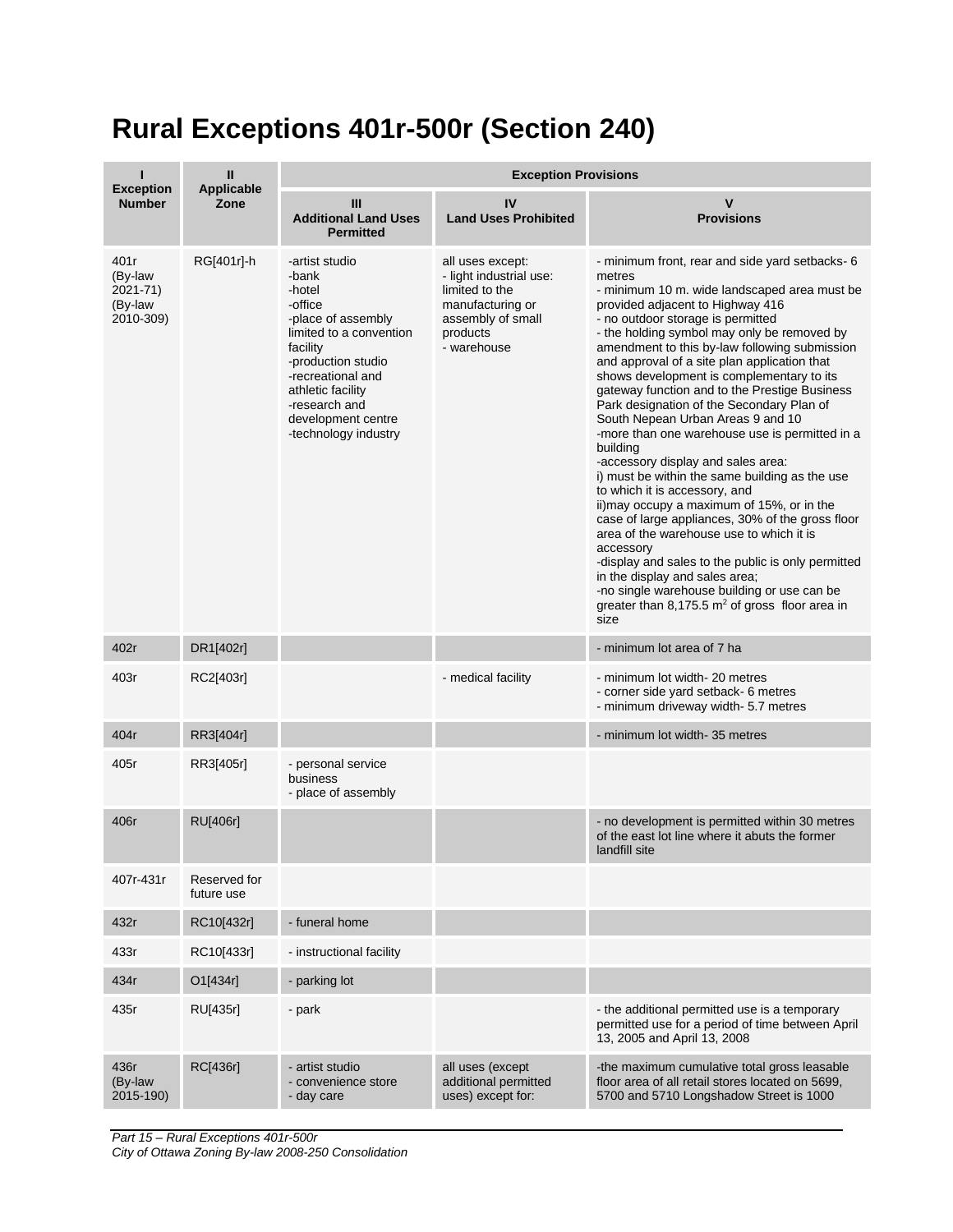| ı<br><b>Exception</b>        | Ш<br>Applicable | <b>Exception Provisions</b>                                                                 |                                                                                                                                                                                                                                                  |                                                                                                                                                                                                                                                                                                                                                                                                                                                                                                                                                                                                                                                                                                                    |  |
|------------------------------|-----------------|---------------------------------------------------------------------------------------------|--------------------------------------------------------------------------------------------------------------------------------------------------------------------------------------------------------------------------------------------------|--------------------------------------------------------------------------------------------------------------------------------------------------------------------------------------------------------------------------------------------------------------------------------------------------------------------------------------------------------------------------------------------------------------------------------------------------------------------------------------------------------------------------------------------------------------------------------------------------------------------------------------------------------------------------------------------------------------------|--|
| <b>Number</b>                | Zone            | Ш<br><b>Additional Land Uses</b><br><b>Permitted</b>                                        | IV<br><b>Land Uses Prohibited</b>                                                                                                                                                                                                                | v<br><b>Provisions</b>                                                                                                                                                                                                                                                                                                                                                                                                                                                                                                                                                                                                                                                                                             |  |
| (By-law<br>2012-404)         |                 | - office<br>- personal service<br>business                                                  | -animal care<br>establishment<br>- animal hospital<br>- hotel<br>- restaurant<br>-retail store                                                                                                                                                   | square metres<br>-Section 217 (1)(c) does not apply<br>-minimum rear yard setback: 6 m                                                                                                                                                                                                                                                                                                                                                                                                                                                                                                                                                                                                                             |  |
| 437r<br>(By-law<br>2012-404) | RC[437r]        | - golf course<br>- place of assembly<br>- recreational and<br>athletic facility<br>- school | all uses except<br>additional permitted<br>uses except for:<br>- amusement park<br>- campground<br>- instructional facility<br>limited to a dance studio<br>- personal service<br>business limited to a<br>hair stylist and spa<br>-retail store | -the maximum cumulative total gross leasable<br>floor area of all retail stores located on 5699,<br>5700 and 5710 Longshadow Street is 1000<br>square metres<br>-Section 217 (1)(c) does not apply<br>-maximum permitted size of an instructional<br>facility limited to a dance studio: $464.52 \text{ m}^2$                                                                                                                                                                                                                                                                                                                                                                                                      |  |
| 438r                         | RC3[438r]       | - bed and breakfast<br>- office<br>- place of assembly                                      | all uses except for<br>additional permitted<br>uses and:<br>- bar<br>- restaurant                                                                                                                                                                | - office is not permitted with any other permitted<br>use<br>- bed and breakfast limited to a maximum of six<br>guest bedrooms<br>- despite the definition bed and breakfast this<br>use may occupy a building accessory to a<br>detached dwelling and meals other than<br>breakfast may be served<br>- the permitted use office is limited to a<br>maximum of six commercial office occupancies                                                                                                                                                                                                                                                                                                                   |  |
| 439r                         | RC3[439r]       | - marine facility                                                                           | all uses except for:<br>- automobile dealership<br>- automobile service<br>station                                                                                                                                                               | - despite the definition automobile dealership<br>only recreational vehicles, which will include<br>boats, snowmobiles and all terrain vehicles,<br>may be sold or leased<br>- despite the definition automobile service<br>station repair of motor vehicles will be limited to<br>recreational vehicles, which will include boats,<br>snowmobiles and all terrain vehicles; the sale of<br>fuels to non-marine vehicles is prohibited<br>- despite the definition marine facility the<br>storage, servicing, repair, or sale or rental of<br>boats is allowed along with the sale of marine<br>fuels, additionally an accessory restaurant is<br>permitted                                                        |  |
| 440r                         | RC3[440r]       | - marine facility                                                                           | all uses except for:<br>- automobile dealership<br>- automobile service<br>station                                                                                                                                                               | - despite the definition automobile dealership<br>only recreational vehicles, including boats,<br>snowmobiles and all terrain vehicles, may be<br>sold or leased<br>- despite the definition automobile service<br>station repair of motor vehicles will include<br>recreational vehicles including boats,<br>snowmobiles and all terrain vehicles and heavy<br>vehicles other than farm equipment and road<br>building equipment; the sale of fuels to non-<br>marine vehicles is prohibited<br>- despite the definition marine facility the<br>storage, servicing, repair, or sale or rental of<br>boats is allowed along with the sale of marine<br>fuels, additionally an accessory restaurant is<br>permitted |  |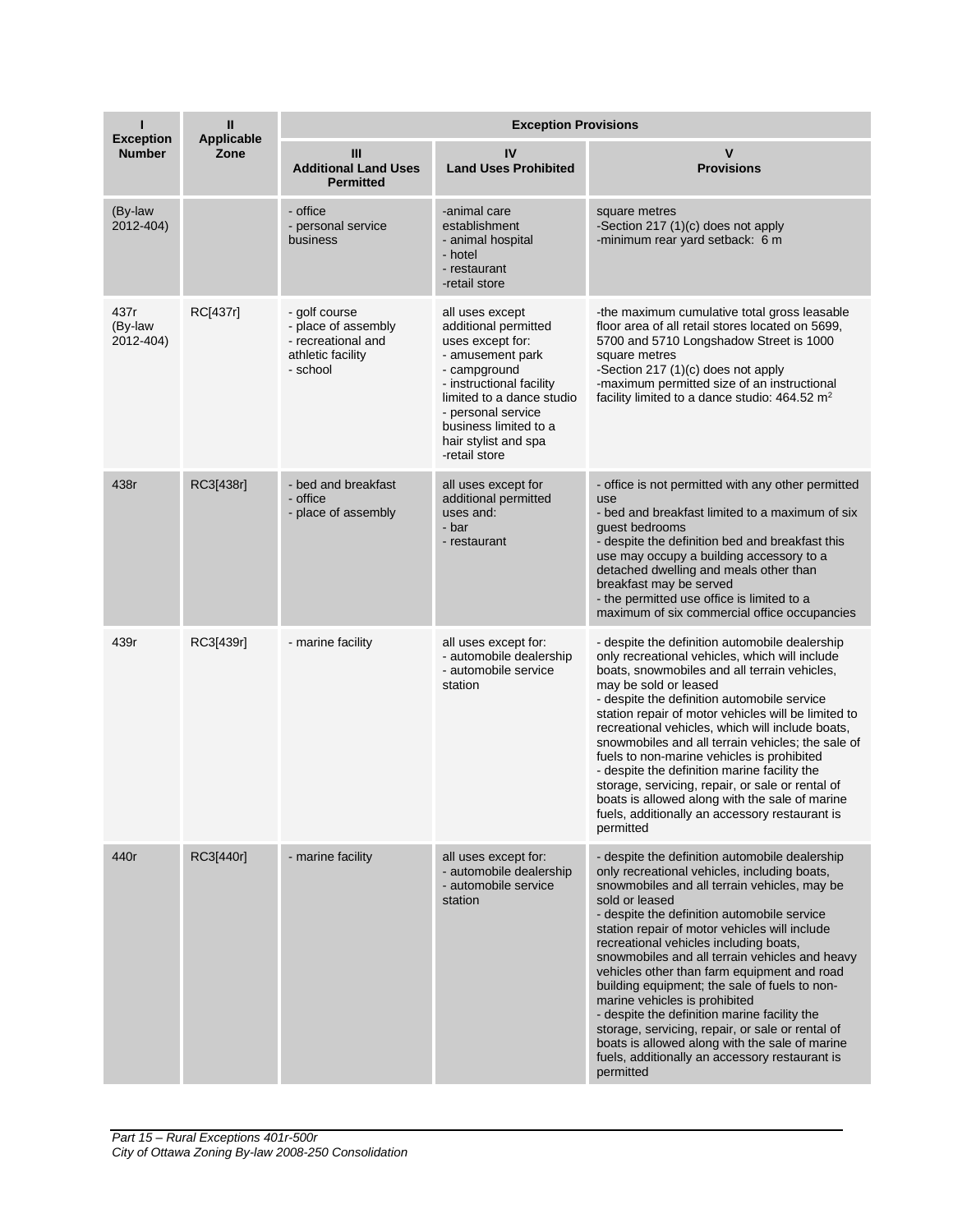| <b>Exception</b>                                     | Ш<br><b>Applicable</b><br>Zone | <b>Exception Provisions</b>                                                                                  |                                                                           |                                                                                                                                                                                                                                                                                                                                                            |  |
|------------------------------------------------------|--------------------------------|--------------------------------------------------------------------------------------------------------------|---------------------------------------------------------------------------|------------------------------------------------------------------------------------------------------------------------------------------------------------------------------------------------------------------------------------------------------------------------------------------------------------------------------------------------------------|--|
| <b>Number</b>                                        |                                | Ш<br><b>Additional Land Uses</b><br><b>Permitted</b>                                                         | IV<br><b>Land Uses Prohibited</b>                                         | <b>Provisions</b>                                                                                                                                                                                                                                                                                                                                          |  |
| 441r                                                 | RC4[441r]                      | - agricultural use<br>- forestry                                                                             | all uses except for:<br>- campground including<br>accessory fishing ponds |                                                                                                                                                                                                                                                                                                                                                            |  |
| 442r                                                 | <b>RU[442r]</b>                |                                                                                                              |                                                                           | - maximum total floor area of accessory<br>buildings of 380 m <sup>2</sup><br>- no accessory building to be greater than 280<br>m <sup>2</sup>                                                                                                                                                                                                             |  |
| 443r                                                 | RI5[443r]                      | - correctional facility<br>- agricultural use<br>- residential care facility                                 |                                                                           |                                                                                                                                                                                                                                                                                                                                                            |  |
| 444r<br>(By-law<br>2011-273)<br>(By-law<br>2009-302) | -multiple                      | - storage yard but<br>excluding a salvage<br>operation or scrap yard<br>- office<br>-warehouse               |                                                                           | - outside storage is not permitted within any<br>required front yard or corner side yard<br>- outside storage must be screened from<br>abutting residential uses and public streets by<br>an opaque screen at least 1.8 metres in height<br>from finished grade<br>-a warehouse is limited to indoor storage<br>related to municipal road maintenance only |  |
| 445r<br>(By-law<br>2010-197)                         | RI5[445r]                      | - military and police<br>training facility<br>- place of assembly<br>- park                                  |                                                                           |                                                                                                                                                                                                                                                                                                                                                            |  |
| 446r                                                 | RI5[446r]                      |                                                                                                              |                                                                           | - minimum lot area of 20 ha<br>- minimum lot width of 150 m<br>- maximum building size of 400 $m2$                                                                                                                                                                                                                                                         |  |
| 447r                                                 | RU[447r]                       | - storage yard but<br>excluding a salvage<br>operation or scrap yard<br>- office<br>- snow disposal facility |                                                                           | - outside storage is not permitted within any<br>required front yard or corner side yard<br>- outside storage must be screened from<br>abutting residential uses and public streets by<br>an opaque screen at least 1.8 metres in height<br>from finished grade                                                                                            |  |
| 448r<br>(By-law<br>2010-197)                         | VC2[448r]                      |                                                                                                              |                                                                           | - minimum lot area of 866 $m2$<br>- minimum lot frontage of 0 m<br>-despite the provisions in Section 58 - Flood<br>Plain Hazard Overlay, a detached dwelling is<br>permitted                                                                                                                                                                              |  |
| 449r                                                 | RM2[449r]                      |                                                                                                              |                                                                           | - maximum number of units is 112<br>- minimum interior side yard is 0 m                                                                                                                                                                                                                                                                                    |  |
| 450r                                                 | O1[450r]                       | - marine facility<br>including the sale of<br>marine fuels and<br>servicing                                  |                                                                           | - park may also include an interpretative centre,<br>band shell and facilities for occasional overnight<br>accommodation of visitors                                                                                                                                                                                                                       |  |
| 451r                                                 | O1A[451r]                      | - amusement park<br>limited to a mini-putt golf<br>course                                                    |                                                                           |                                                                                                                                                                                                                                                                                                                                                            |  |
| 452r                                                 | RU[452r]                       |                                                                                                              | - agricultural use                                                        |                                                                                                                                                                                                                                                                                                                                                            |  |
| 453r                                                 | O1, EP3[453r]                  | - campground                                                                                                 |                                                                           |                                                                                                                                                                                                                                                                                                                                                            |  |
| 454r                                                 | O1[454r]                       | - agricultural use<br>- accessory detached                                                                   |                                                                           | - despite the definition environmental preserve<br>and educational area, buildings are permitted                                                                                                                                                                                                                                                           |  |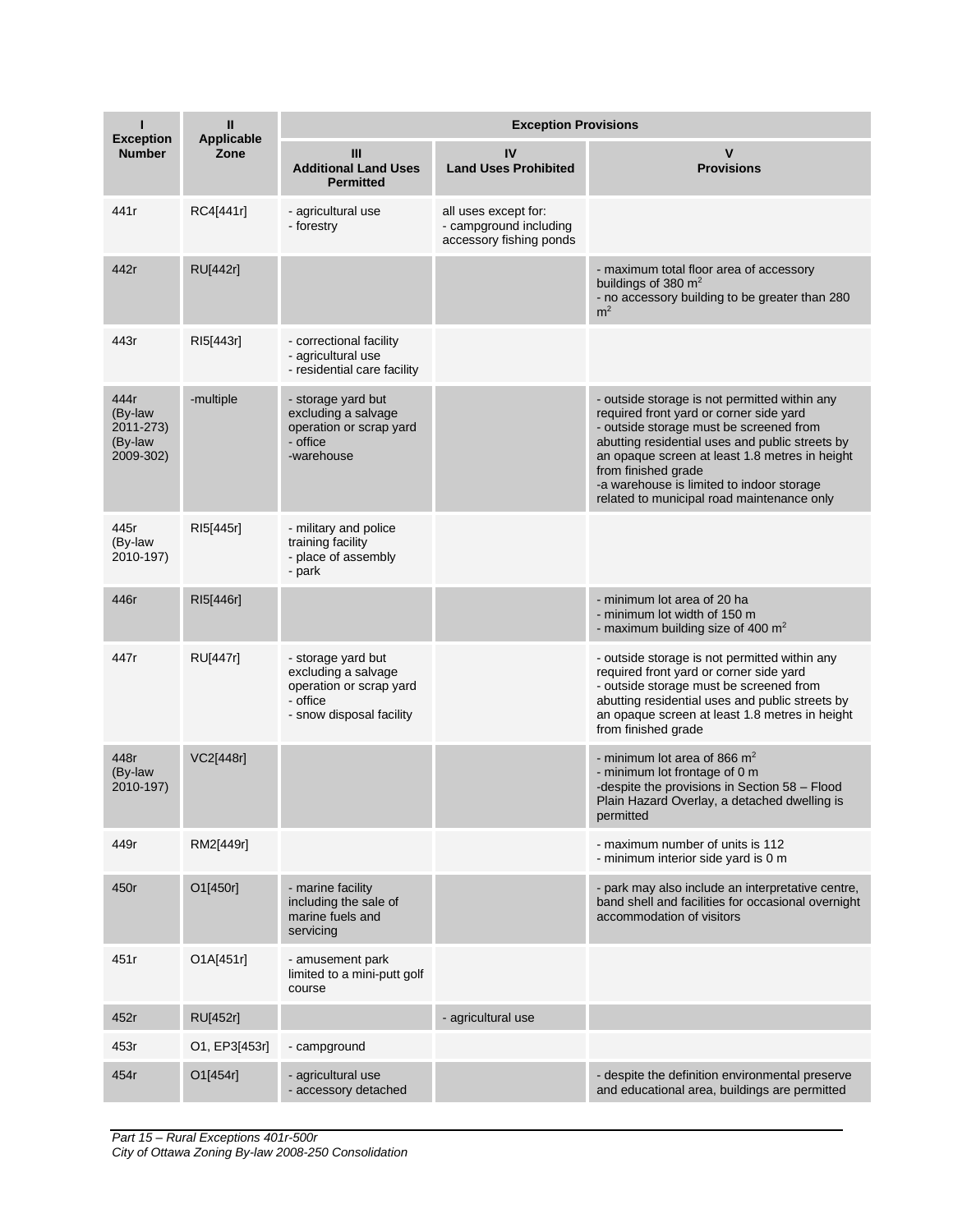| ı<br><b>Exception</b>        | Ш<br><b>Applicable</b><br>Zone | <b>Exception Provisions</b>                                                                                      |                                                                                                                         |                                                                                                                                                                                                                   |  |
|------------------------------|--------------------------------|------------------------------------------------------------------------------------------------------------------|-------------------------------------------------------------------------------------------------------------------------|-------------------------------------------------------------------------------------------------------------------------------------------------------------------------------------------------------------------|--|
| <b>Number</b>                |                                | III<br><b>Additional Land Uses</b><br><b>Permitted</b>                                                           | IV<br><b>Land Uses Prohibited</b>                                                                                       | v<br><b>Provisions</b>                                                                                                                                                                                            |  |
|                              |                                | dwelling or dwelling unit<br>-marine facility                                                                    |                                                                                                                         | including those for over-night accommodation                                                                                                                                                                      |  |
| 455r                         | O1R[455r]                      |                                                                                                                  |                                                                                                                         | - despite the definition environmental preserve<br>and educational area, buildings are permitted                                                                                                                  |  |
| 456r                         | RC4[456]                       | - marine facility                                                                                                | all RC land uses                                                                                                        | - despite the definition marine facility the<br>storage, servicing, repair, or sale or rental of<br>boats is allowed along with the sale of marine<br>fuels, additionally an accessory restaurant is<br>permitted |  |
| 457r                         | RC3, RC<br>O1A[457r]           | - marine facility                                                                                                |                                                                                                                         | - despite the definition marine facility the<br>storage, servicing, repair, or sale or rental of<br>boats is allowed along with the sale of marine<br>fuels, additionally an accessory restaurant is<br>permitted |  |
| 458r                         | O1[458 r]                      | - recreational and<br>athletic facility<br>- restaurant<br>- place of assembly<br>limited to a banquet hall      |                                                                                                                         |                                                                                                                                                                                                                   |  |
| 459r<br>(By-law<br>2012-349) | AG2[459r]<br>RC3[459r]         | - golf course limited to a<br>driving range                                                                      | all uses except for:<br>- amusement park<br>limited to a mini-putt golf<br>course                                       |                                                                                                                                                                                                                   |  |
| 460r<br>(By-law<br>2011-197) | RC4[460r]                      |                                                                                                                  | all uses except for:<br>- amusement park<br>limited to a dirt race<br>track<br>-campground                              | -a campground is a seasonal use only                                                                                                                                                                              |  |
| 461r<br>(By-law<br>2014-289) | RC[461r]                       | - golf course limited to a<br>driving range                                                                      |                                                                                                                         |                                                                                                                                                                                                                   |  |
| 462r                         | O1A[462r]                      | - recreational and<br>athletic facility<br>- accessory detached<br>dwelling or dwelling unit                     |                                                                                                                         |                                                                                                                                                                                                                   |  |
| 463r                         | RC2[463r]                      | - retail store limited to a<br>food store                                                                        | all uses except for:<br>- gas bar<br>- dwelling unit limited to<br>one and may be<br>established in the upper<br>storey |                                                                                                                                                                                                                   |  |
| 464r                         | RC2 [464r]                     | - office                                                                                                         | - all RC land uses                                                                                                      |                                                                                                                                                                                                                   |  |
| 465r<br>(By-law<br>2008-387) | RC1[465r]                      | - detached dwelling                                                                                              | all uses except for:<br>- restaurant limited to a<br>diary bar                                                          |                                                                                                                                                                                                                   |  |
| 466r                         | RC <sub>3</sub>                | - catering establishment<br>- day nursery<br>- light industrial use<br>limited to a bakery or<br>custom workshop | all uses except for:<br>- artist studio<br>- automobile service<br>station<br>- restaurant                              | - total maximum floor area of 3,000 $m2$                                                                                                                                                                          |  |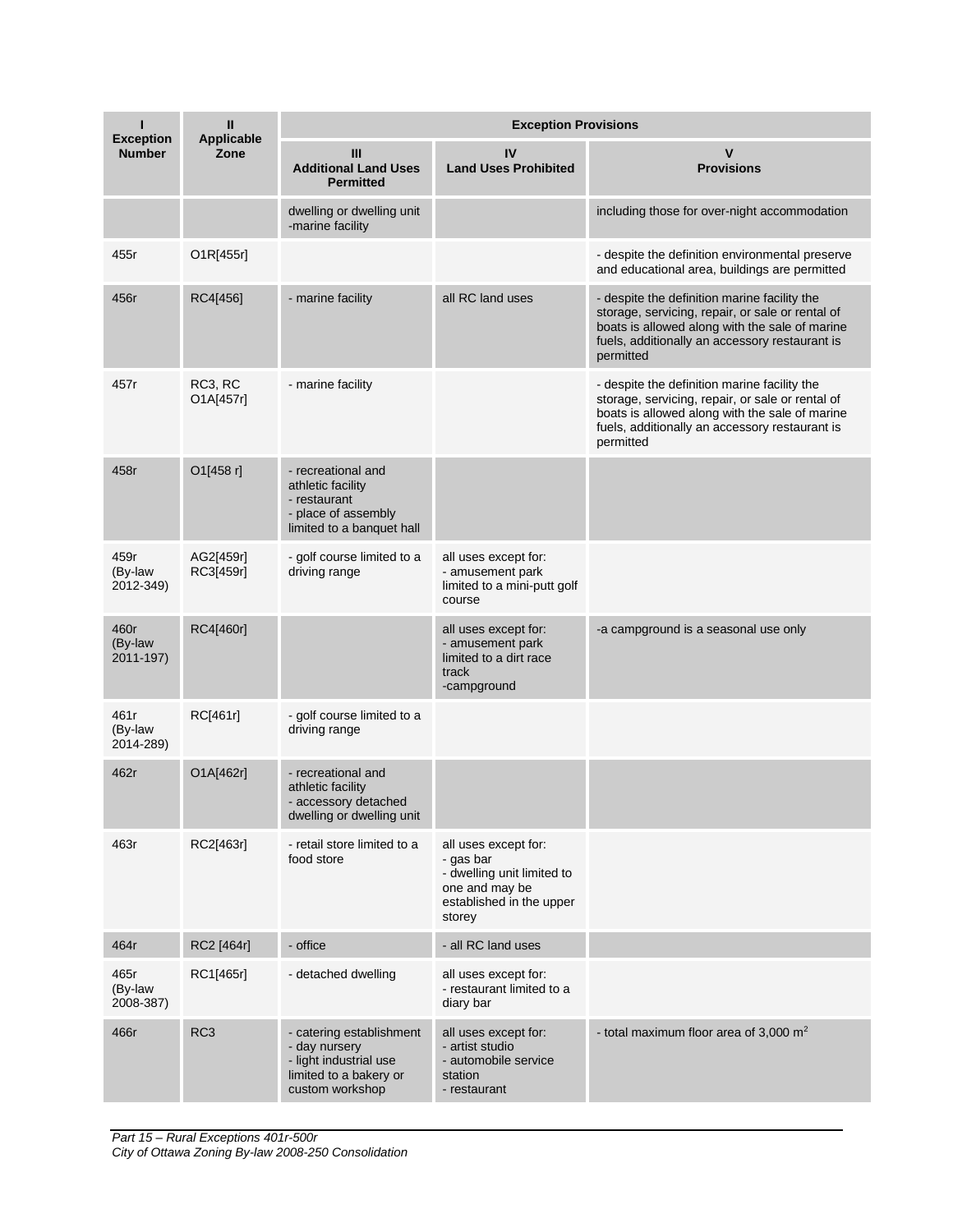| ı                                 | Ш<br><b>Applicable</b><br>Zone | <b>Exception Provisions</b>                                                                                                                                                                   |                                                        |                                                                                                                                        |  |
|-----------------------------------|--------------------------------|-----------------------------------------------------------------------------------------------------------------------------------------------------------------------------------------------|--------------------------------------------------------|----------------------------------------------------------------------------------------------------------------------------------------|--|
| <b>Exception</b><br><b>Number</b> |                                | Ш<br><b>Additional Land Uses</b><br><b>Permitted</b>                                                                                                                                          | IV<br><b>Land Uses Prohibited</b>                      | v<br><b>Provisions</b>                                                                                                                 |  |
|                                   |                                | - office<br>- personal service<br>business<br>- retail store<br>- shopping centre limited<br>to permitted uses in this<br>exception zone                                                      |                                                        |                                                                                                                                        |  |
| 467r<br>(By-law<br>2017-154)      | RC2[467r]                      |                                                                                                                                                                                               | all uses except for:<br>-convenience store<br>-gas bar |                                                                                                                                        |  |
| 468r                              | RC3[468r]                      | - storage yard limited to<br>a landscape business<br>including office and<br>outside storage area but<br>no retail store                                                                      | all uses except for:<br>- accessory dwelling unit      |                                                                                                                                        |  |
| 469r                              | RC3[469r]                      | - day nursery<br>- office<br>- light industrial use<br>limited to a custom<br>workshop<br>- personal service<br>business<br>- place of assembly<br>- retail store<br>- service or repair shop | all uses except for:<br>- restaurant                   | - maximum net floor area of 930 m <sup>2</sup>                                                                                         |  |
| 470r                              | RC[470r]                       | - day nursery<br>- office<br>- light industrial use<br>limited to a custom<br>workshop<br>- personal service<br>business<br>- place of assembly<br>- retail store<br>- service or repair shop | all uses except for:<br>- restaurant                   | - maximum net floor area of 450 m <sup>2</sup>                                                                                         |  |
| 471r                              | RI3[471r]                      | - office<br>- medical facility<br>- recreational and<br>athletic facility<br>- restaurant<br>- retail store limited to a<br>farmer's market and pro<br>shop<br>- sports arena                 |                                                        |                                                                                                                                        |  |
| 472r                              | RI5[472r]                      | - residential care facility<br>- retirement home                                                                                                                                              |                                                        |                                                                                                                                        |  |
| 473r                              | RI5[473r]                      | - residential care facility<br>- retirement home<br>- environmental<br>preserve and education<br>area limited to an animal<br>sanctuary and duck<br>pond                                      |                                                        | - maximum gross floor area of 7,500 m <sup>2</sup><br>- maximum number of residential units (one bed<br>per unit for residents) of 150 |  |
| 474r                              | <b>RU[474r]</b>                | - office                                                                                                                                                                                      |                                                        |                                                                                                                                        |  |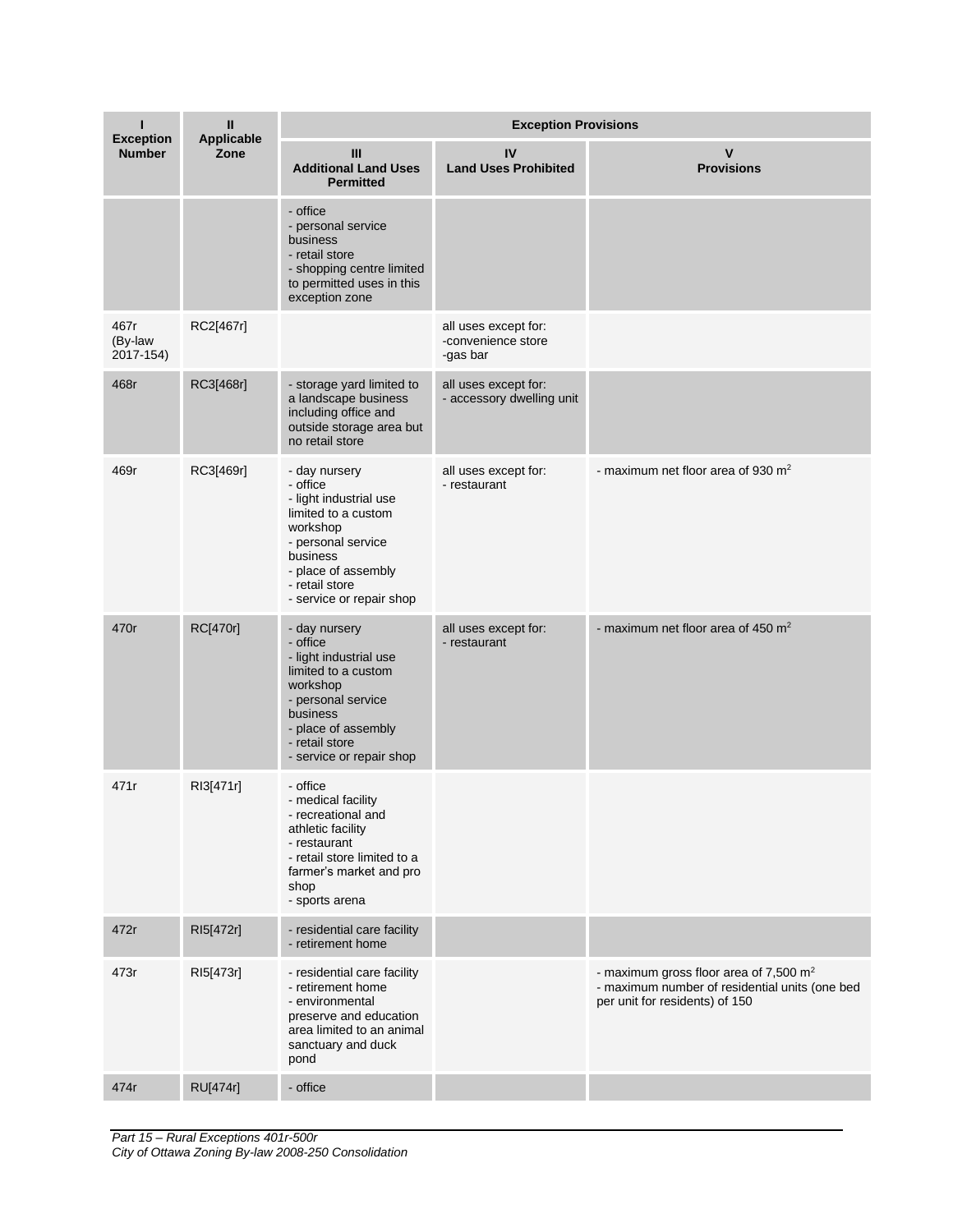|                                   | Ш<br><b>Applicable</b>    | <b>Exception Provisions</b>                                                                               |                                   |                                                                                                                                                                                                                                                                                                                                                                                                                                                                                                                                                                                           |  |
|-----------------------------------|---------------------------|-----------------------------------------------------------------------------------------------------------|-----------------------------------|-------------------------------------------------------------------------------------------------------------------------------------------------------------------------------------------------------------------------------------------------------------------------------------------------------------------------------------------------------------------------------------------------------------------------------------------------------------------------------------------------------------------------------------------------------------------------------------------|--|
| <b>Exception</b><br><b>Number</b> | Zone                      | Ш<br><b>Additional Land Uses</b><br><b>Permitted</b>                                                      | IV<br><b>Land Uses Prohibited</b> | <b>Provisions</b>                                                                                                                                                                                                                                                                                                                                                                                                                                                                                                                                                                         |  |
|                                   |                           | - research and<br>development centre<br>- military and police<br>training facility                        |                                   |                                                                                                                                                                                                                                                                                                                                                                                                                                                                                                                                                                                           |  |
| 475r                              | <b>RR1, RR8</b><br>[475r] |                                                                                                           |                                   | - a secondary dwelling unit is permitted in a<br>detached garage                                                                                                                                                                                                                                                                                                                                                                                                                                                                                                                          |  |
| 476r                              | <b>RU[476r]</b>           |                                                                                                           |                                   | - a secondary dwelling unit is permitted in a<br>detached garage<br>- minimum lot area of 1.5 ha                                                                                                                                                                                                                                                                                                                                                                                                                                                                                          |  |
| 477r<br>(By-law<br>2014-289)      | MR1[477r]-h               | - place of assembly<br>-fairground                                                                        |                                   | - the holding symbol applies only to the<br>permitted use mineral extraction operation<br>- the holding symbol may only be removed by<br>amendment to this by-law upon compliance with<br>the following:<br>(a) a completed application has been made to<br>the province for a license to extract mineral<br>aggregates;<br>(b) the City has approved an Environmental<br>Impact Statement submitted when the proposed<br>mineral extraction operation is adjacent to lands<br>zoned EP3- Environmental Protection or lands<br>designated Rural Natural Feature in the Official<br>Plan.  |  |
| 478r                              | ME1[478r]-h               | - heavy industrial limited<br>to a slaughter plant<br>accessory to an<br>agricultural use                 |                                   | - the holding symbol applies only to the<br>permitted use mineral extraction operation<br>- the holding symbol may only be removed by<br>amendment to this by-law upon compliance with<br>the following:<br>(a) a completed application has been made to<br>the province for a license to extract mineral<br>aggregates;<br>(b) the City has approved an Environmental<br>Impact Statement submitted when the proposed<br>mineral extraction operation is adjacent to lands<br>zoned EP3 - Environmental Protection or lands<br>designated Rural Natural Feature in the Official<br>Plan. |  |
| 479r                              | ME[479r]-h                | - storage yard limited to<br>an excavation business<br>- automobile body shop                             |                                   | - the holding symbol applies only to the<br>permitted use mineral extraction operation<br>- the holding symbol may only be removed by<br>amendment to this by-law upon compliance with<br>the following:<br>(a) a completed application has been made to<br>the province for a license to extract mineral<br>aggregates;<br>(b) the City has approved an Environmental<br>Impact Statement submitted when the proposed<br>mineral extraction operation is adjacent to lands<br>zoned EP3 - Environmental Protection or lands<br>designated Rural Natural Feature in the Official<br>Plan. |  |
| 480r                              | ME-h,<br>O1A[480r]-h      | - golf course<br>- interim permitted uses:<br>(i) detached dwelling<br>(ii) environmental<br>preserve and |                                   | - the holding symbol applies only to the<br>permitted use golf course<br>- the holding symbol may only be removed by<br>amendment to this by-law upon compliance with<br>the following:                                                                                                                                                                                                                                                                                                                                                                                                   |  |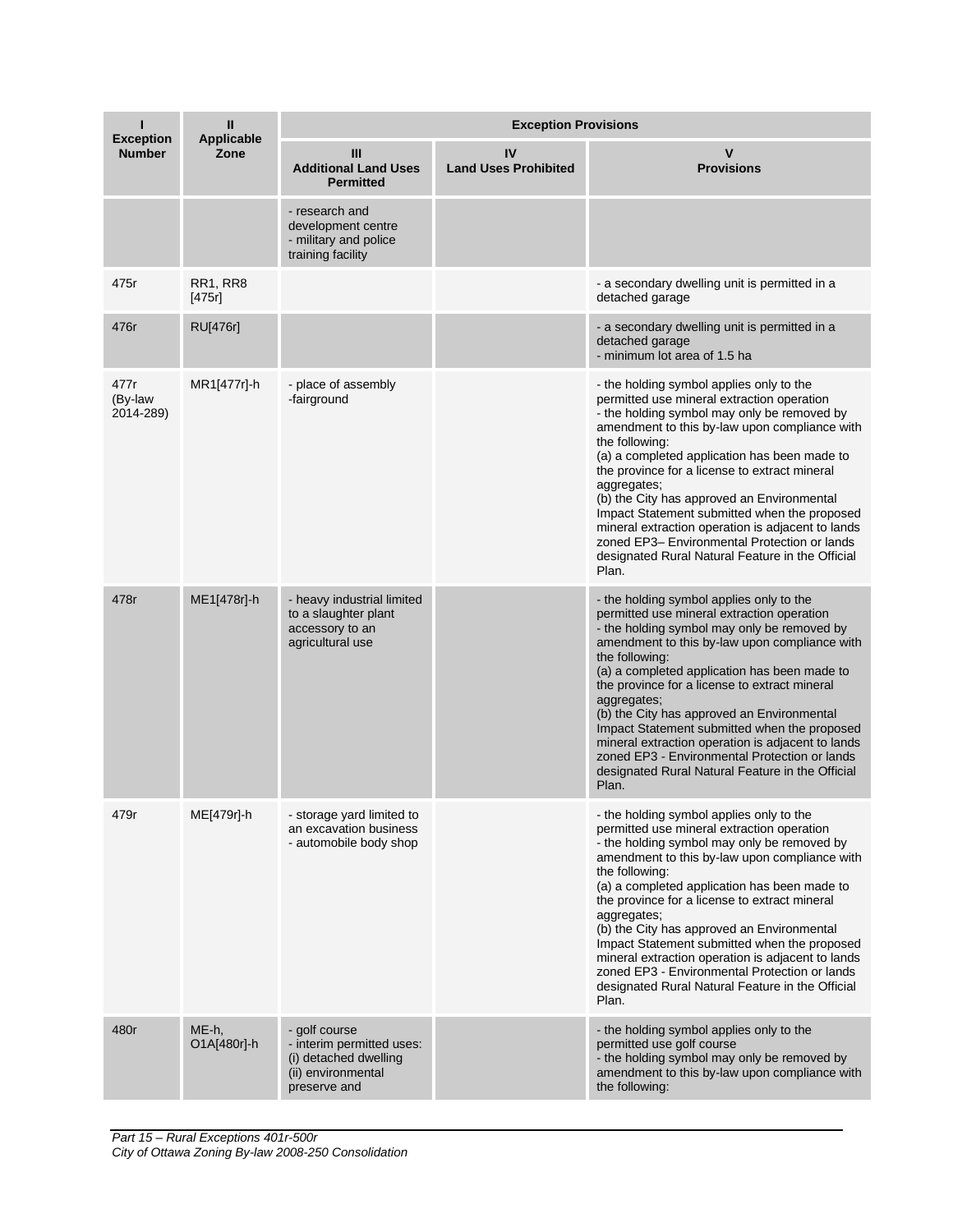| <b>Exception</b>             | Ш<br><b>Applicable</b><br>Zone | <b>Exception Provisions</b>                                                                                                                                                                                                                                                                                                                                                                                                                   |                                   |                                                                                                                                                                                                                                                                                                                                                                                                                                                                                                                                                                                                                                                                                                                                                                                                                                                                                        |  |
|------------------------------|--------------------------------|-----------------------------------------------------------------------------------------------------------------------------------------------------------------------------------------------------------------------------------------------------------------------------------------------------------------------------------------------------------------------------------------------------------------------------------------------|-----------------------------------|----------------------------------------------------------------------------------------------------------------------------------------------------------------------------------------------------------------------------------------------------------------------------------------------------------------------------------------------------------------------------------------------------------------------------------------------------------------------------------------------------------------------------------------------------------------------------------------------------------------------------------------------------------------------------------------------------------------------------------------------------------------------------------------------------------------------------------------------------------------------------------------|--|
| <b>Number</b>                |                                | Ш<br><b>Additional Land Uses</b><br><b>Permitted</b>                                                                                                                                                                                                                                                                                                                                                                                          | IV<br><b>Land Uses Prohibited</b> | v<br><b>Provisions</b>                                                                                                                                                                                                                                                                                                                                                                                                                                                                                                                                                                                                                                                                                                                                                                                                                                                                 |  |
|                              |                                | educational area                                                                                                                                                                                                                                                                                                                                                                                                                              |                                   | - approval by the conservation authority and the<br>City of a golf course design and management<br>plan which addresses site drainage, water<br>quantity and quality, site grading, turf<br>management, potential impacts of any adjacent<br>watercourses and other related issues, and<br>which identified mitigative measures if such<br>measures are deemed necessary<br>- any other required Environmental Impact<br>Statements are completed and meet the<br>satisfaction of the conservation authority and<br>City                                                                                                                                                                                                                                                                                                                                                               |  |
| 481r                         | ME1[481r]-h                    |                                                                                                                                                                                                                                                                                                                                                                                                                                               |                                   | - minimum lot size of 1.4 ha<br>- the holding symbol applies only to the<br>permitted use mineral extraction operation<br>- the holding symbol may only be removed by<br>amendment to this by-law upon compliance with<br>the following:<br>(a) a completed application has been made to<br>the province for a license to extract mineral<br>aggregates;<br>(b) the City has approved an Environmental<br>Impact Statement submitted when the proposed<br>mineral extraction operation is adjacent to lands<br>zoned EP3 - Environmental Protection or lands<br>designated Rural Natural Feature in the Official<br>Plan.                                                                                                                                                                                                                                                              |  |
| 482r                         | RU[482r]                       | - leaf and yard waste<br>composting facility                                                                                                                                                                                                                                                                                                                                                                                                  |                                   |                                                                                                                                                                                                                                                                                                                                                                                                                                                                                                                                                                                                                                                                                                                                                                                                                                                                                        |  |
| 483r<br>(By-law<br>2018-171) | ME[483r]                       | - storefront industry or<br>light industrial use is<br>limited to manufacturing<br>of pre-fabricated roof<br>trusses and wood<br>- framed panels-retail<br>store limited to the sale<br>of lumber and other<br>building materials<br>- light industrial use is<br>limited to manufacturing<br>of pre-fabricated roof<br>trusses and wood-<br>framed panels<br>- retail store limited to<br>the sale of lumber and<br>other building materials |                                   | - minimum lot area of 1.2 ha<br>- minimum lot width of 20 m<br>- minimum front yard setback of 20 m<br>- maximum lot coverage of 30%<br>- minimum internal side yard and rear yard<br>setback of 6 m<br>- minimum side and rear yard setback of 0.0 m<br>where two lots in this zone abut<br>- the holding symbol applies only to the<br>permitted use mineral extraction operation<br>- the holding symbol may only be removed by<br>amendment to this by-law upon compliance with<br>the following:<br>(a) a completed application has been made to<br>the province for a license to extract mineral<br>aggregates;<br>(b) the City has approved an Environmental<br>Impact Statement submitted when the proposed<br>mineral extraction operation is adjacent to lands<br>zoned EP3 - Environmental Protection or lands<br>designated Rural Natural Feature in the Official<br>Plan. |  |
| 484r                         | ME[484r]-h                     | - storage yard limited to<br>the storage of<br>equipment and vehicles<br>for a heavy construction<br>industry, and ancillary<br>office and equipment<br>repair                                                                                                                                                                                                                                                                                |                                   | - minimum lot area of 2 ha<br>- minimum lot width of 90 m<br>- maximum lot coverage 5%<br>- the holding symbol applies only to the<br>permitted use mineral extraction operation<br>- the holding symbol may only be removed by<br>amendment to this by-law upon compliance with                                                                                                                                                                                                                                                                                                                                                                                                                                                                                                                                                                                                       |  |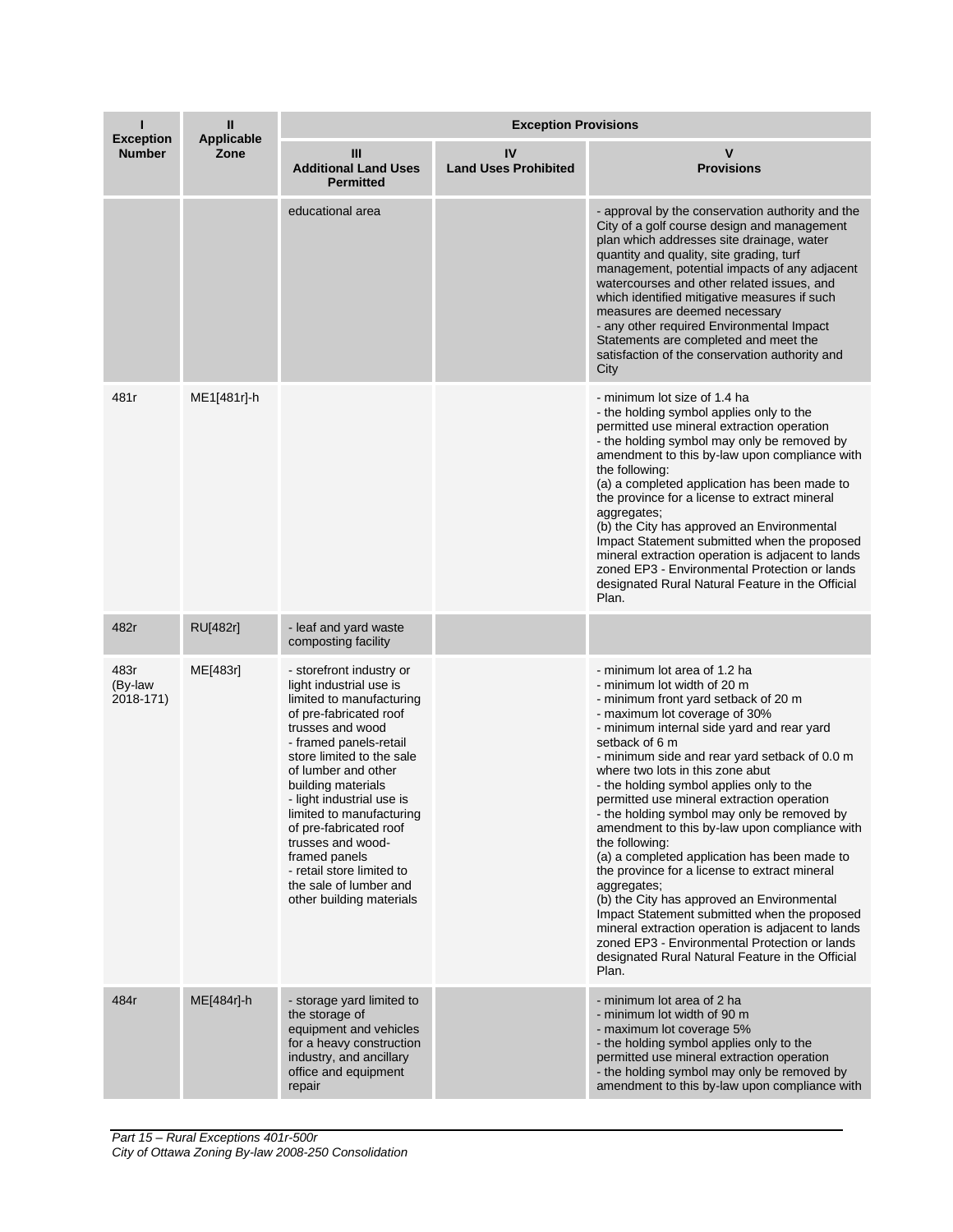| <b>Exception</b> | Ш<br><b>Applicable</b><br>Zone | <b>Exception Provisions</b>                                                                                                                                   |                                   |                                                                                                                                                                                                                                                                                                                                                                                                                                                                                                                                                                                                                                                                                                |  |
|------------------|--------------------------------|---------------------------------------------------------------------------------------------------------------------------------------------------------------|-----------------------------------|------------------------------------------------------------------------------------------------------------------------------------------------------------------------------------------------------------------------------------------------------------------------------------------------------------------------------------------------------------------------------------------------------------------------------------------------------------------------------------------------------------------------------------------------------------------------------------------------------------------------------------------------------------------------------------------------|--|
| <b>Number</b>    |                                | Ш<br><b>Additional Land Uses</b><br><b>Permitted</b>                                                                                                          | IV<br><b>Land Uses Prohibited</b> | <b>Provisions</b>                                                                                                                                                                                                                                                                                                                                                                                                                                                                                                                                                                                                                                                                              |  |
|                  |                                |                                                                                                                                                               |                                   | the following:<br>(a) a completed application has been made to<br>the province for a license to extract mineral<br>aggregates;<br>(b) the City has approved an Environmental<br>Impact Statement submitted when the proposed<br>mineral extraction operation is adjacent to lands<br>zoned EP3 - Environmental Protection or lands<br>designated Rural Natural Feature in the Official<br>Plan.                                                                                                                                                                                                                                                                                                |  |
| 485r             | ME[485r]                       | - light industrial use<br>limited to the<br>manufacturing of<br>millwork and other<br>lumber products for the<br>building industry                            |                                   | - minimum lot area of 6 ha<br>- minimum lot width of 200 m<br>- maximum lot coverage of 30%                                                                                                                                                                                                                                                                                                                                                                                                                                                                                                                                                                                                    |  |
| 486r             | ME[486r]-h                     | - heavy industrial use<br>limited to the<br>manufacture of concrete<br>products                                                                               |                                   | - minimum lot area of 2 ha<br>- minimum lot width of 150m<br>- minimum front yard setback of 20 m<br>- the holding symbol applies only to the<br>permitted use mineral extraction operation<br>- the holding symbol may only be removed by<br>amendment to this by-law upon compliance with<br>the following:<br>(a) a completed application has been made to<br>the province for a license to extract mineral<br>aggregates;<br>(b) the City has approved an Environmental<br>Impact Statement submitted when the proposed<br>mineral extraction operation is adjacent to lands<br>zoned EP3 - Environmental Protection or lands<br>designated Rural Natural Feature in the Official<br>Plan. |  |
| 487r             | ME-h,<br>ME1[487r]-h           |                                                                                                                                                               |                                   | - minimum setback from front lot line of 150 m<br>for the use mineral extraction operation<br>- the holding symbol applies only to the<br>permitted use mineral extraction operation<br>- the holding symbol may only be removed by<br>amendment to this by-law upon compliance with<br>the following:<br>(a) a completed application has been made to<br>the province for a license to extract mineral<br>aggregates;<br>(b) the City has approved an Environmental<br>Impact Statement submitted when the proposed<br>mineral extraction operation is adjacent to lands<br>zoned EP3 - Environmental Protection or lands<br>designated Rural Natural Feature in the Official<br>Plan.        |  |
| 488r             | ME[488r]                       | - retail store limited to a<br>landscape and building<br>supply outlet<br>- storage yard but<br>excluding a salvage<br>operation or scrap yard<br>- warehouse |                                   | - minimum lot area of 2 ha<br>- minimum lot width of 100m<br>- maximum lot coverage of 50%                                                                                                                                                                                                                                                                                                                                                                                                                                                                                                                                                                                                     |  |
| 489r             | RR3[489r]                      | - second detached                                                                                                                                             |                                   | - the additional permitted use is a temporary                                                                                                                                                                                                                                                                                                                                                                                                                                                                                                                                                                                                                                                  |  |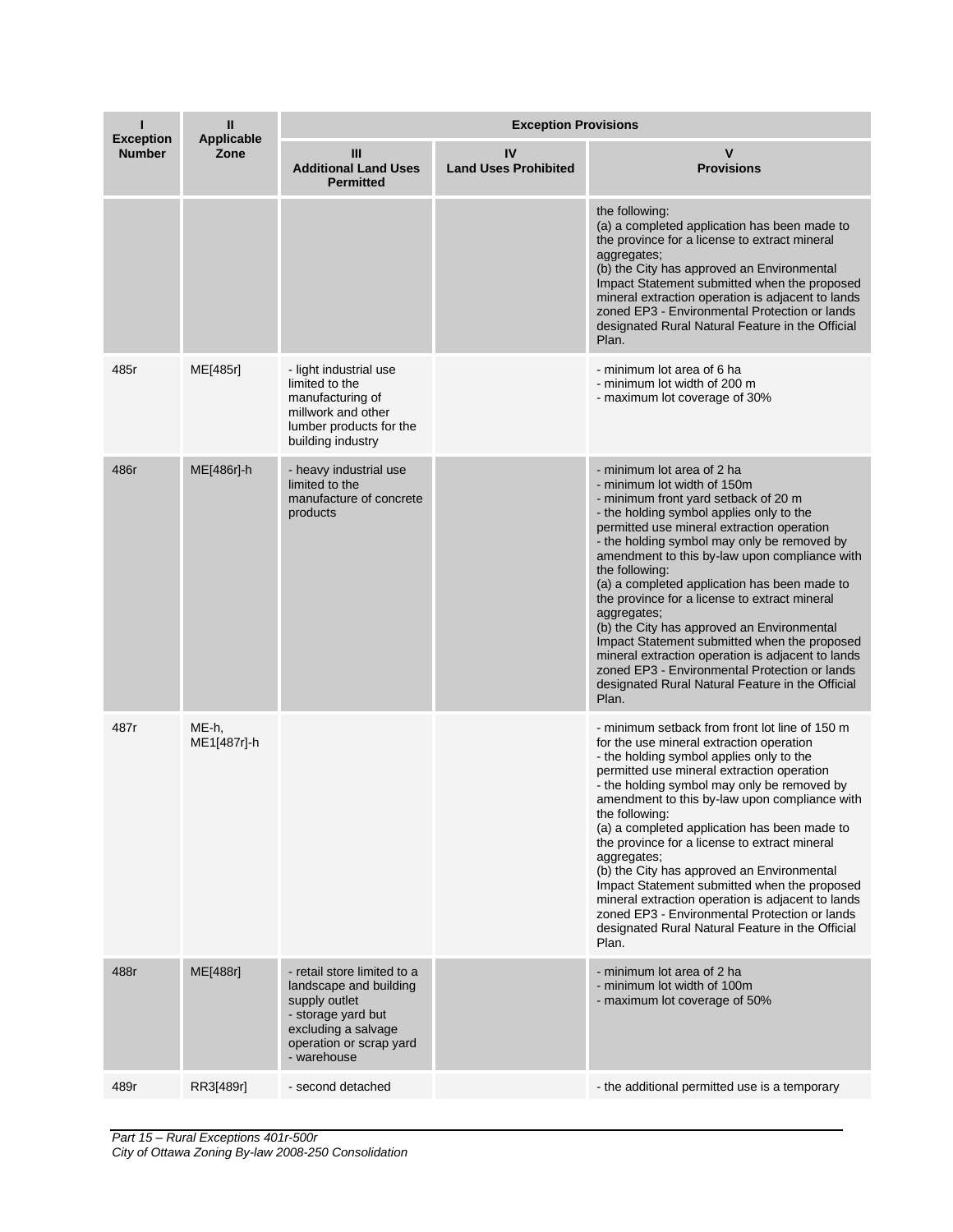| <b>Exception</b>     | Ш<br><b>Applicable</b><br>Zone | <b>Exception Provisions</b>                                                                                                                                                                                                    |                                   |                                                                                                                                                                                                                                                                                                                                                                                                                                                                                                                                                                                                                                                                               |  |
|----------------------|--------------------------------|--------------------------------------------------------------------------------------------------------------------------------------------------------------------------------------------------------------------------------|-----------------------------------|-------------------------------------------------------------------------------------------------------------------------------------------------------------------------------------------------------------------------------------------------------------------------------------------------------------------------------------------------------------------------------------------------------------------------------------------------------------------------------------------------------------------------------------------------------------------------------------------------------------------------------------------------------------------------------|--|
| <b>Number</b>        |                                | Ш<br><b>Additional Land Uses</b><br><b>Permitted</b>                                                                                                                                                                           | IV<br><b>Land Uses Prohibited</b> | <b>Provisions</b>                                                                                                                                                                                                                                                                                                                                                                                                                                                                                                                                                                                                                                                             |  |
| (By-law<br>2009-125) |                                | dwelling                                                                                                                                                                                                                       |                                   | permitted use for a period of time between April<br>13, 2009 and April 12, 2012                                                                                                                                                                                                                                                                                                                                                                                                                                                                                                                                                                                               |  |
| 490r                 | MR[490r]                       | - place of assembly<br>limited to a rod and gun<br>club                                                                                                                                                                        |                                   |                                                                                                                                                                                                                                                                                                                                                                                                                                                                                                                                                                                                                                                                               |  |
| 491r                 | ME[491r]-h                     |                                                                                                                                                                                                                                |                                   | - 0.0 m interior side yard and rear yard setback<br>when abutting a lot zoned ME<br>- the holding symbol applies only to the<br>permitted use mineral extraction operation<br>- the holding symbol may only be removed by<br>amendment to this by-law upon compliance with<br>the following:<br>(a) a completed application has been made to<br>the province for a license to extract mineral<br>aggregates;<br>(b) the City has approved an Environmental<br>Impact Statement submitted when the proposed<br>mineral extraction operation is adjacent to lands<br>zoned EP3 - Environmental Protection or lands<br>designated Rural Natural Feature in the Official<br>Plan. |  |
| 492r                 | MR[492r]                       | - heavy industrial use<br>limited to the<br>manufacturing of<br>asphalt, concrete<br>batching, or cement                                                                                                                       |                                   |                                                                                                                                                                                                                                                                                                                                                                                                                                                                                                                                                                                                                                                                               |  |
| 493r                 | ME[493r]                       | - accessory detached<br>dwelling<br>- heavy industrial use<br>limited to manufacture<br>of cement/concrete<br>products and related<br>steel or wood building<br>components; and<br>outdoor storage yard for<br>these uses only |                                   | - minimum lot area of 2 ha                                                                                                                                                                                                                                                                                                                                                                                                                                                                                                                                                                                                                                                    |  |
| 494r                 | ME1[494r]                      |                                                                                                                                                                                                                                |                                   | - minimum lot width 20 m<br>- maximum front yard setback does not apply                                                                                                                                                                                                                                                                                                                                                                                                                                                                                                                                                                                                       |  |
| 495r                 | RU2[495r]                      | - planned unit<br>development                                                                                                                                                                                                  |                                   | - despite Section 131, Planned Unit<br>Development, the provisions of said section do<br>not apply and instead the provisions of the RU2<br>subzone apply with a maximum number of 6<br>detached dwellings                                                                                                                                                                                                                                                                                                                                                                                                                                                                    |  |
| 496r                 | RR7[496r]                      | - planned unit<br>development                                                                                                                                                                                                  |                                   | - despite Section 131, Planned Unit<br>Development, the provisions of said section do<br>not apply and instead the provisions of the RR7<br>subzone apply with a maximum number of 9<br>detached dwellings                                                                                                                                                                                                                                                                                                                                                                                                                                                                    |  |
| 497r                 | RR7[497r]                      | - planned unit<br>development                                                                                                                                                                                                  |                                   | - despite Section 131, Planned Unit<br>Development, the provisions of said section do<br>not apply and instead the provisions of the RR7<br>subzone apply with a maximum number of 11<br>detached dwellings                                                                                                                                                                                                                                                                                                                                                                                                                                                                   |  |